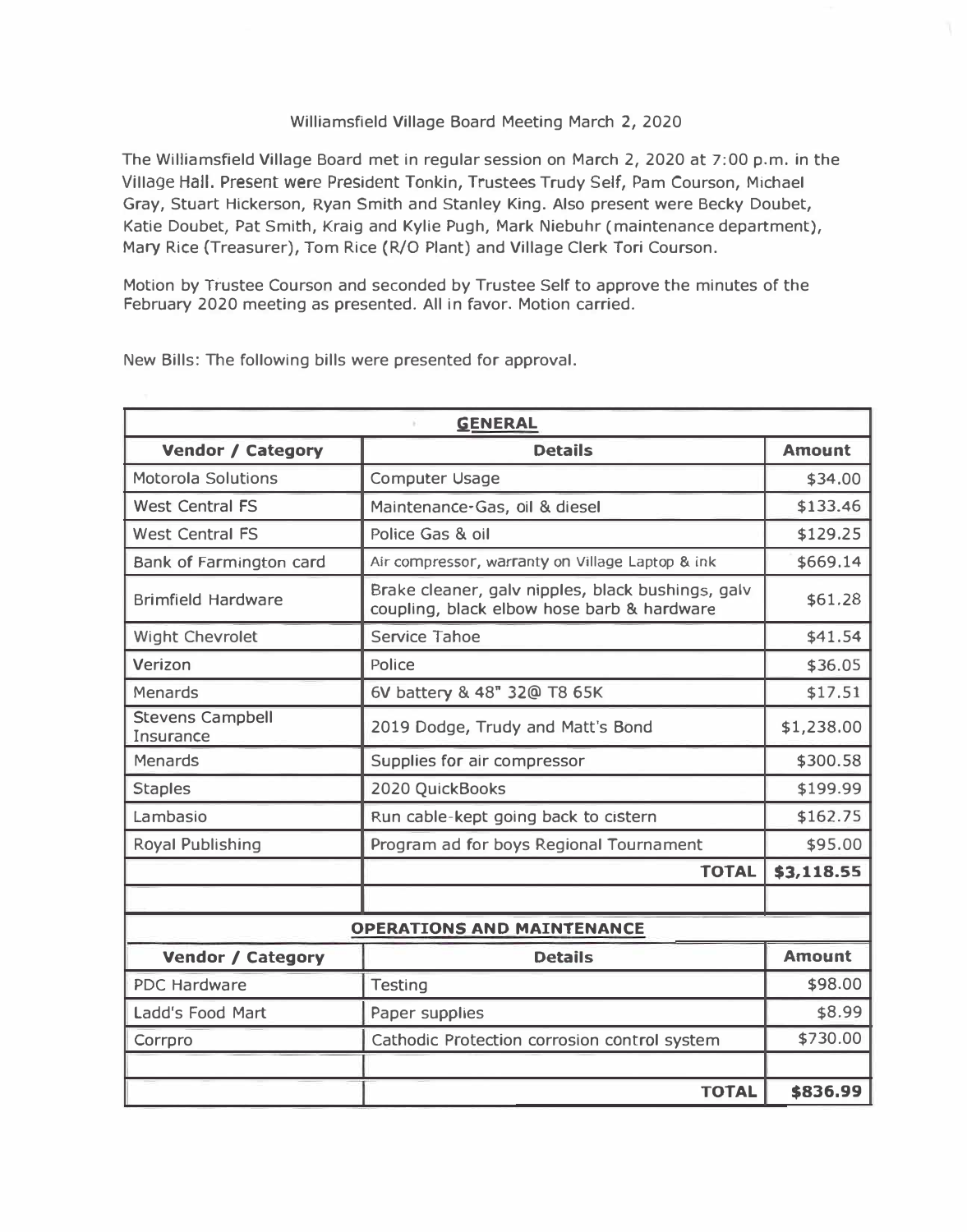**Motion by Trustee Gray and seconded by Trustee Smith to approve the new bills as presented. All in favor. Motion carried.** 

**Trustee Gray provided details on the review of financial statements, percent over and percent under for the month. All were in order. Motion by Trustee Smith and seconded by Trustee King to approve the financial statements. All in favor. Motion carried.** 

**Public Comment: Kraig and Kylie Pugh asked what steps would need to be taken to purchase the alley behind her house to square** *off* **their property. Trustee Gray stated they would need to contact the fire department first to make sure it is no longer used by them, each property owner that has property touching the alley would need to be in agreeance with the closing. A lawyer would need to be hired by the Pugh's to file paperwork to make it official and legal. Trustee Smith stated he believes part of that alley is closed already and they should go to the courthouse or have their lawyer look at the land purchased to see if the alley is open or closed.** 

**Pat Smith wanted to nominate Becky Doubet for the future vacancy on the Board when Trustee Hickerson leaves. The procedure is that she can be nominated in the future when he officially resigns. His resignation has not yet been submitted.** 

**Correspondence: President Tonkin received a letter from the IEPA for the follow up on the inspection of the water plant. There were no violations but there were some compliance warnings for various wear and tear items. President Tonkin spoke with Andy from BCZ about the next water grant and possibly the next grant can be used to replace/repair the compliance issues and install an 8 inch center loop from the water tower to the water plant and later attached all new pipes to the center loop.** 

**President Tonkin received a bid from Lambasio to repair the collapsed sewer at the Village Hall, they are still waiting for a bid from at least one other plumber (Neil Thomas).** 

**Street Report: Mark Niebuhr from the maintenance department stated they have been plowing snow and laying salt and sand. He has been weighing the salt used and since he fixed the spreader, they are using much less salt. Equipment and materials to fix/replace sidewalks will need to be discussed soon and the streets will need to be examined to determine which ones will be rocked/chipped or repaired from the water line project. MFT will be used primarily on streets but also possibly on sidewalks.** 

**Police Report: The new squad is being transferred to Macomb on Thursday for parts to be installed. The following calls for service were handled by the police department for the**  month of February:

| <b>POLICE REPORT</b> |                              |  |  |  |
|----------------------|------------------------------|--|--|--|
| Category             | <b>Status / Resolution</b>   |  |  |  |
| Attempt to Locate    | ROF                          |  |  |  |
| $(3)$ Alarms         | Unfounded (false) Bank Again |  |  |  |
| 911 Hang up          | No report accidental         |  |  |  |
|                      |                              |  |  |  |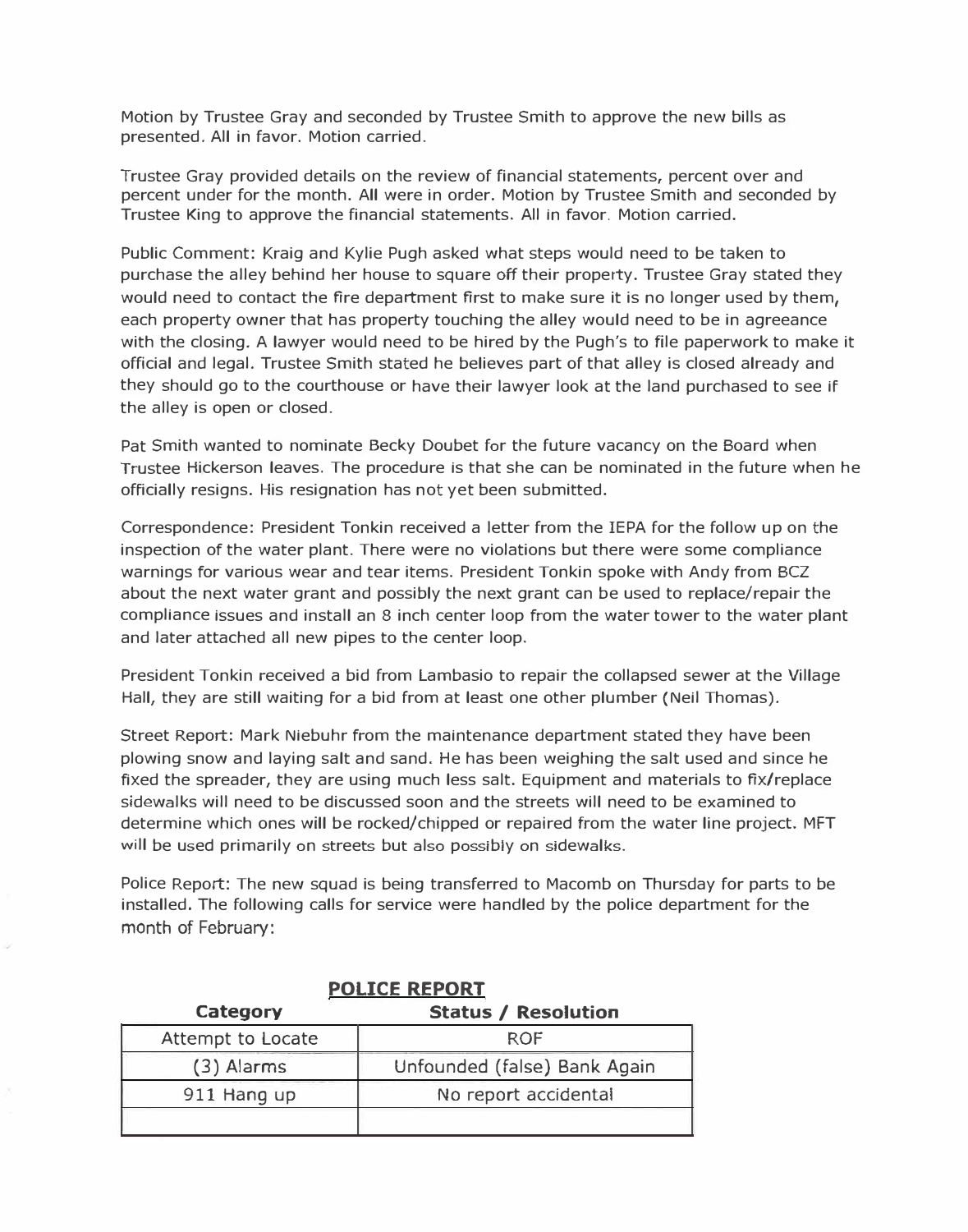| <b>Violations</b>           | <b>Citations</b> | <b>Warnings</b> |
|-----------------------------|------------------|-----------------|
| Seatbelt                    |                  |                 |
| Speeding                    |                  |                 |
| Disobeyed Stop Sign         |                  |                 |
| <b>Ordinance Violations</b> |                  |                 |
| Other                       |                  |                 |

## **CITATIONS ISSUED IN FEBRUARY**

**Park Report: The meeting was held February 25 at the Williamsfield Public Library Due to a scheduling conflicts, the disc golf tournament that we are hosting will be moved to October 3.** 

**The date for the Julie Strom frisbee toss hasn't been set yet with her family. We will be placing some frisbees in the mini golf hut so people may use them when the weather gets better. There will also be golf balls and putters available. The window that was broken by kids will be repaired and the golf hut painted at our work day.** 

**The baseball association would like to hold movie nights again in Doubet-Benjamin park. At the April 4th work day, we will plan to spend some time in Williamsfield Veteran's Memorial Park due to the school's May 1st spring concert.** 

**Other goals for planned work days were discussed.** 

**The next step on the caboose in Veteran's Park is to get the wooden steps installed. The next meeting will be held on March 31. This will include the Annual meeting** 

**Water Report: Tom Rice stated they will need to address the compliance issues stated in the letter from the EPA. President Tonkin mentioned a VFD energy efficiency savings program that the Village would be eligible for to possibly fix the variable speed pump operation issues. Replacement valves are also needed. Each valve is approximately \$3000 and the water house needs 2. President Tonkin will follow up with Ameren and get advice from BCZ on the program.** 

**Maintenance Report: Mark Niebuhr stated that they have been filling holes in the streets from the water project, cleaned the carburetor again on the wheel horse, put lights up in the maintenance building and hung the old lights on the non-heated side of the building, the electrical issue on the welder is fixed, the new air compressor is in and ready to go, and they shut off water at a resident's house because of a water leak inside. Mark presented a quote for lumber to replace the 3 rotten truces in the maintenance shed that was under \$500. He thinks it will take him and Don 2 days to complete the repairs.** 

**Old Business: On February 29, there was a meeting held at the Legion Hall to discuss Elmwood Community Foundation ideas. There is discussion about attempting to open a part time clinic in Williamsfield. a YMCA for a combined health and wellness program. They also offer a shuttle to follow up or specialist appointments. President Tonkin will be attending more meetings to follow up.** 

**President Tonkin is going to work more on the Strategic Planning.** 

The Board gave all Village Employees a COLA adjustment of 1.5% that will become active **October 2020, twelve months following the last COLA adjustment, and discussed budgeting future adjustments. Motion by Trustee Gray and seconded by Trustee Smith to do a cost of**